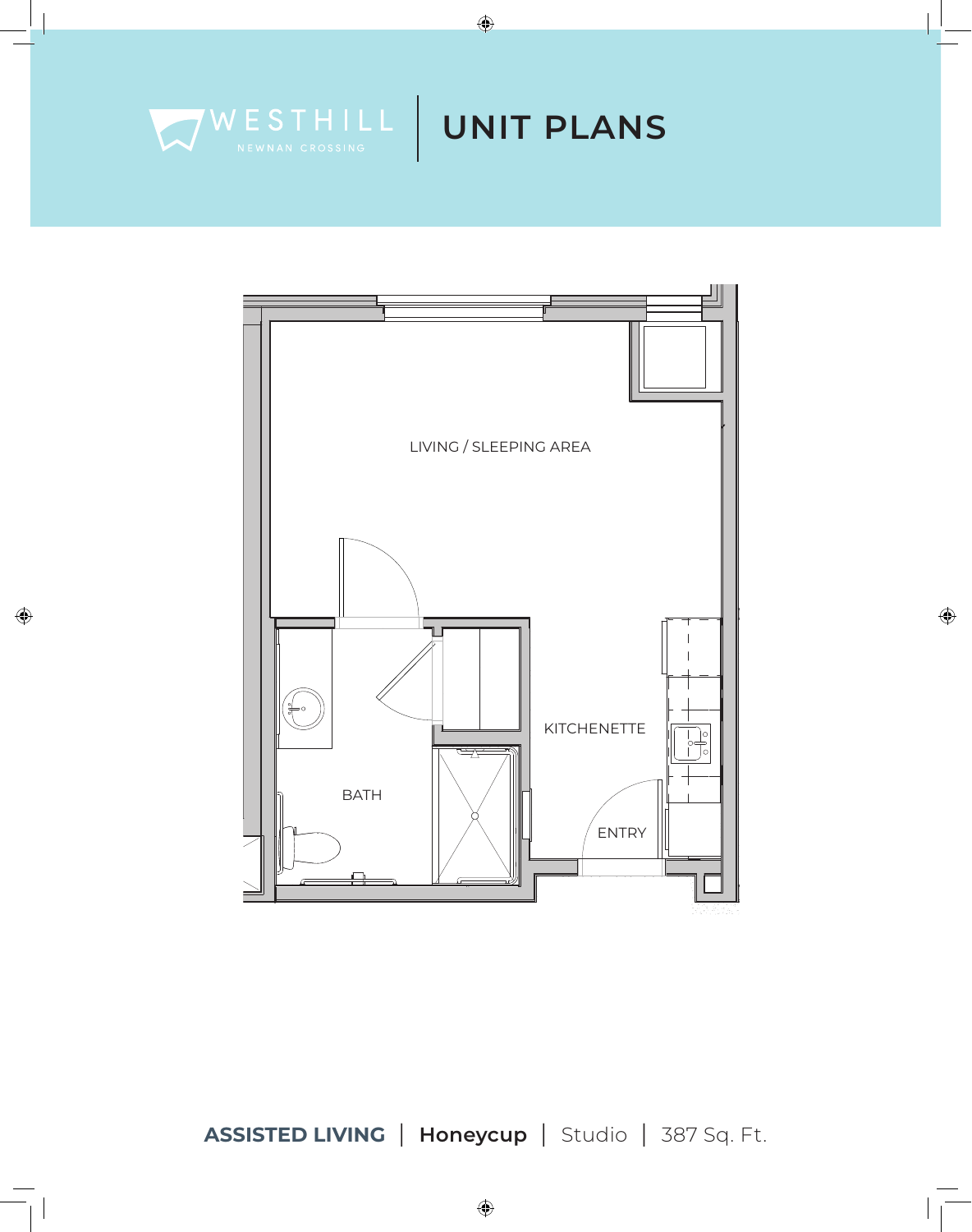



 $\bigoplus$ 



 $\bigoplus$ 

ASSISTED LIVING | Sweetspire | 1 bed/1 bath | 468 Sq. Ft.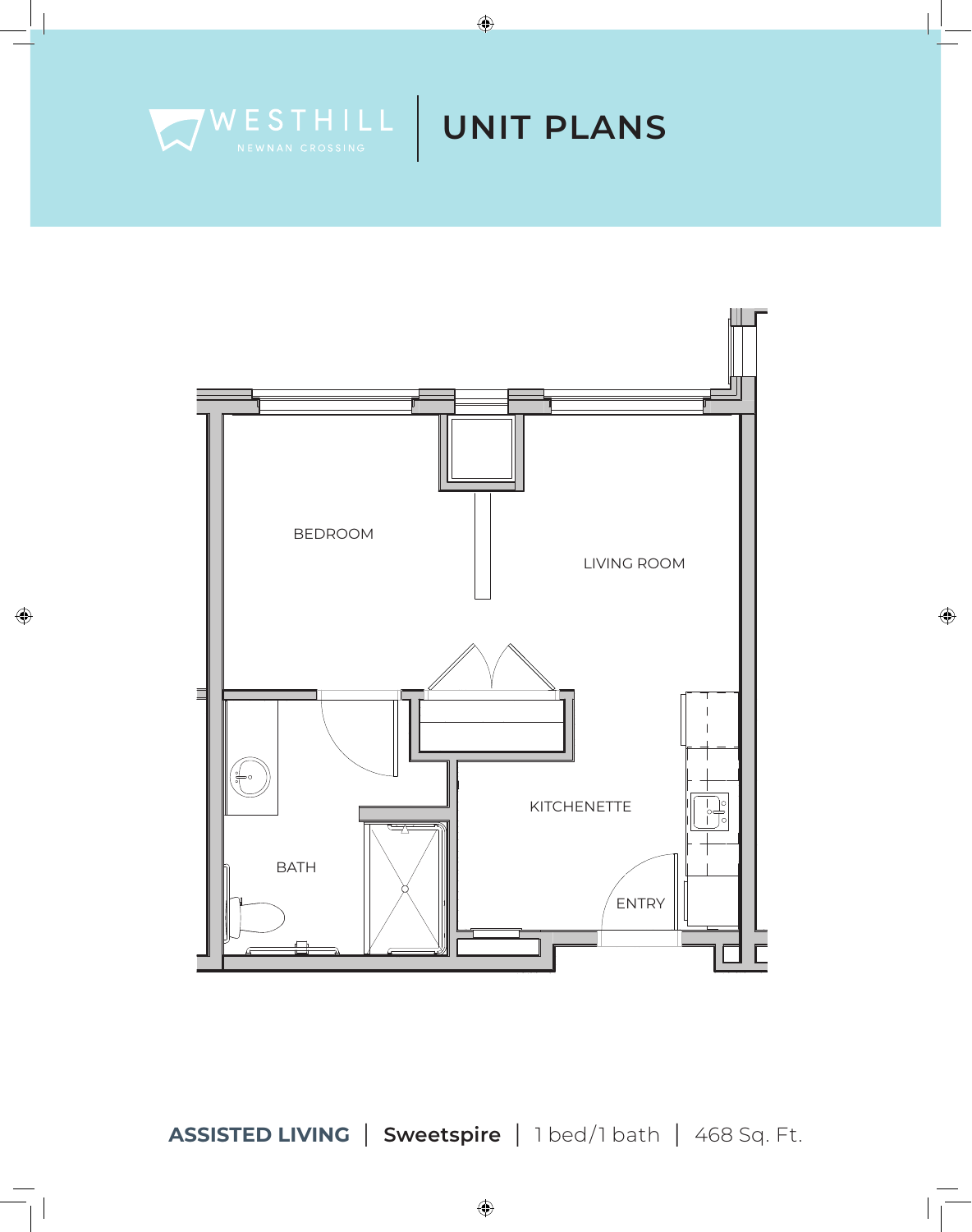

 $\bigoplus$ 



 $\bigoplus$ 

ASSISTED LIVING | Jessamine | 1 bed/1 bath | 536 Sq. Ft.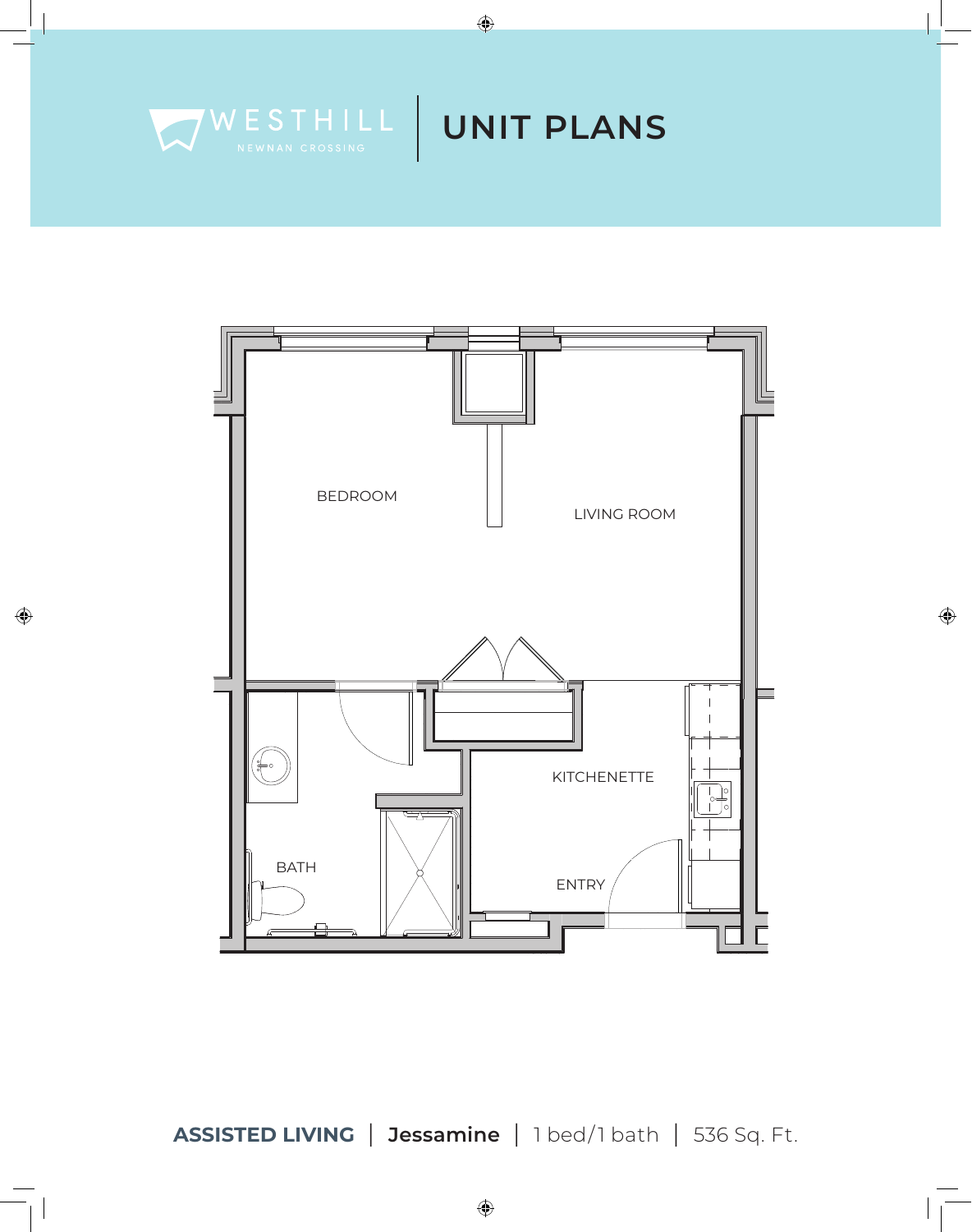



 $\bigoplus$ 



 $\bigoplus$ 

Also available with a balcony option

ASSISTED LIVING | Laurel | 1 bed / 1 bath | 552 Sq. Ft.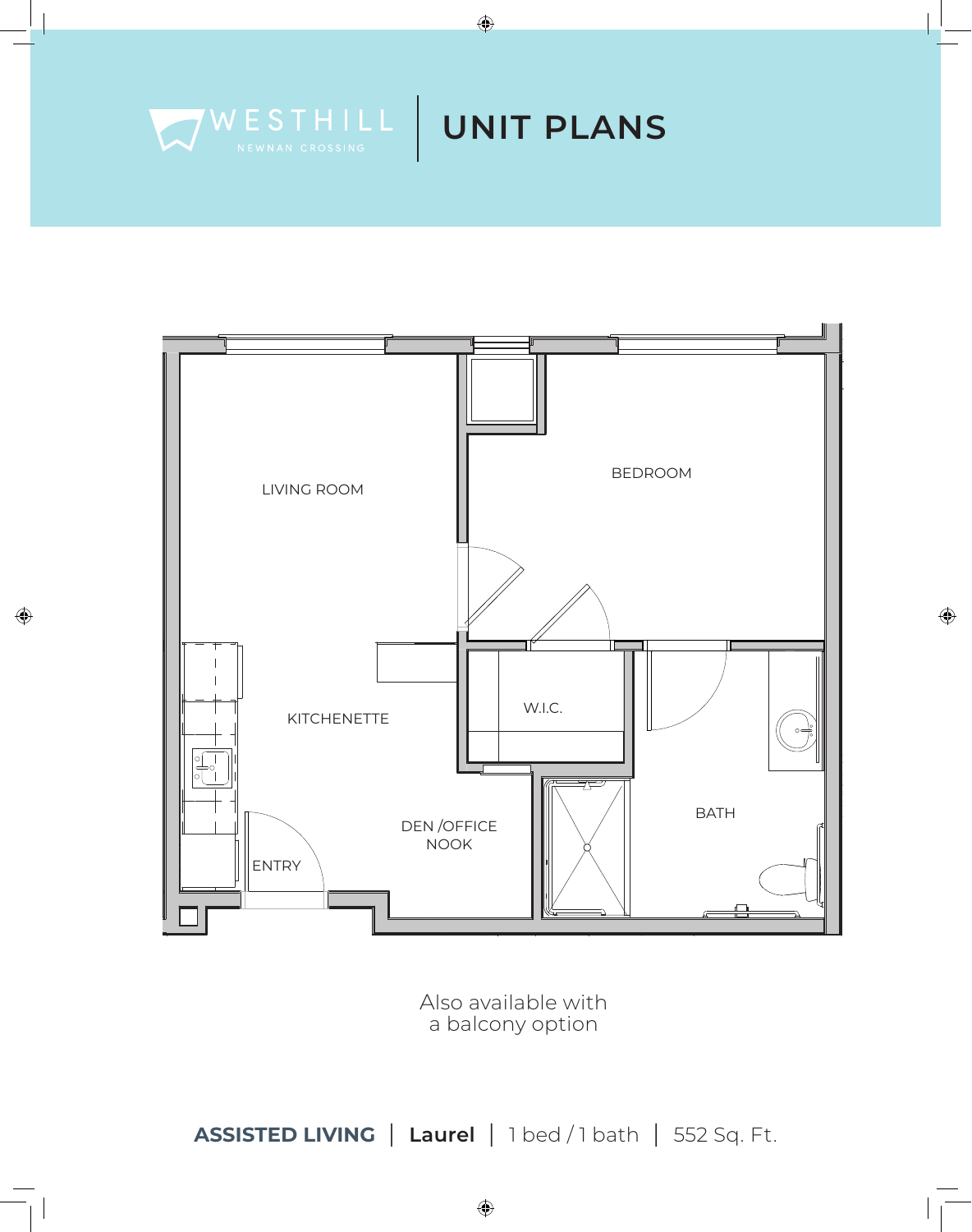



 $\bigoplus$ 

 $\bigoplus$ 

ASSISTED LIVING | Hawthorne | 1 bed / 1 bath | 614 Sq. Ft.

 $\bigoplus$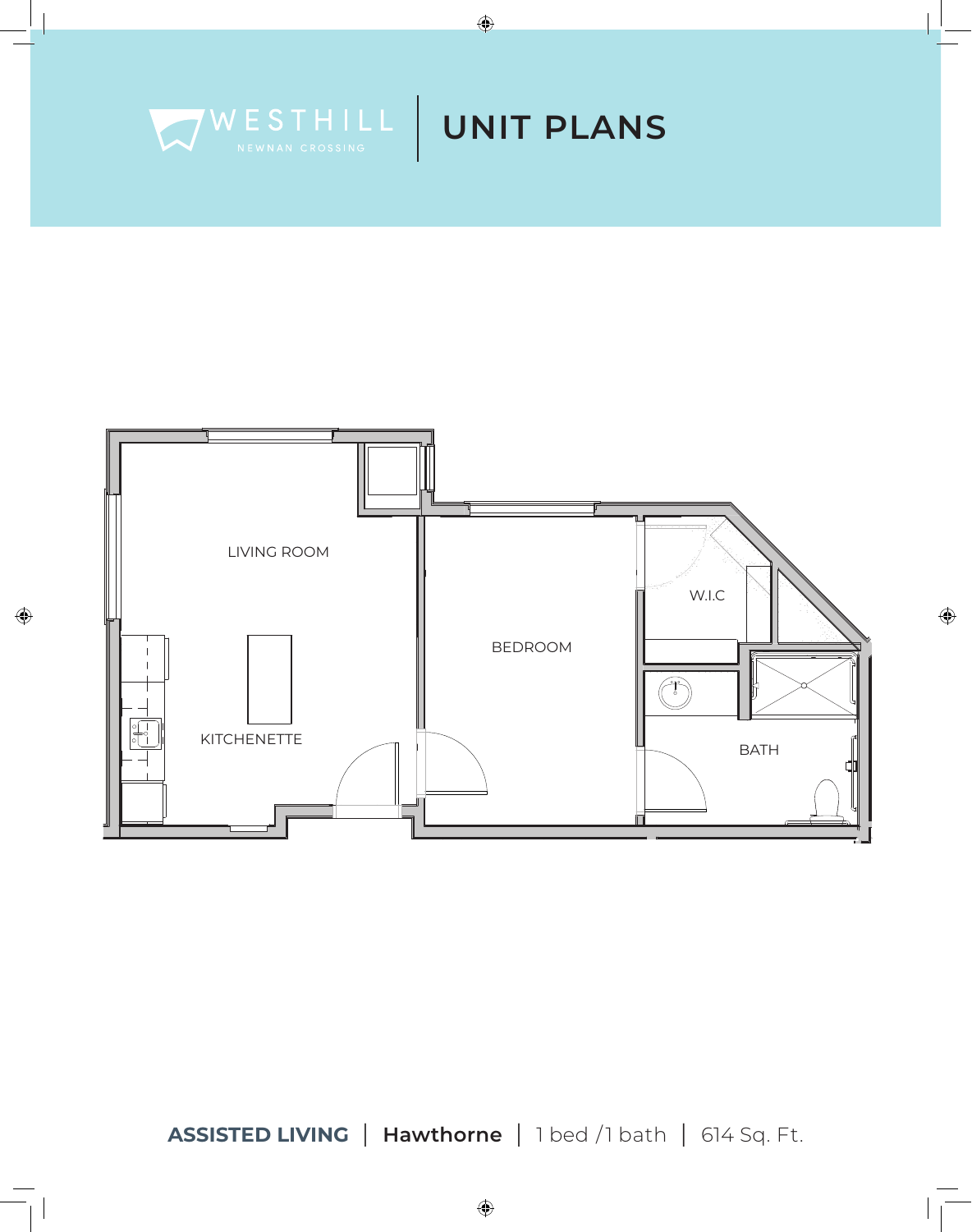

 $\bigoplus$ 

![](_page_5_Figure_2.jpeg)

 $\bigoplus$ 

ASSISTED LIVING | Dogwood | 1 bed / 1 bath | 624 Sq. Ft.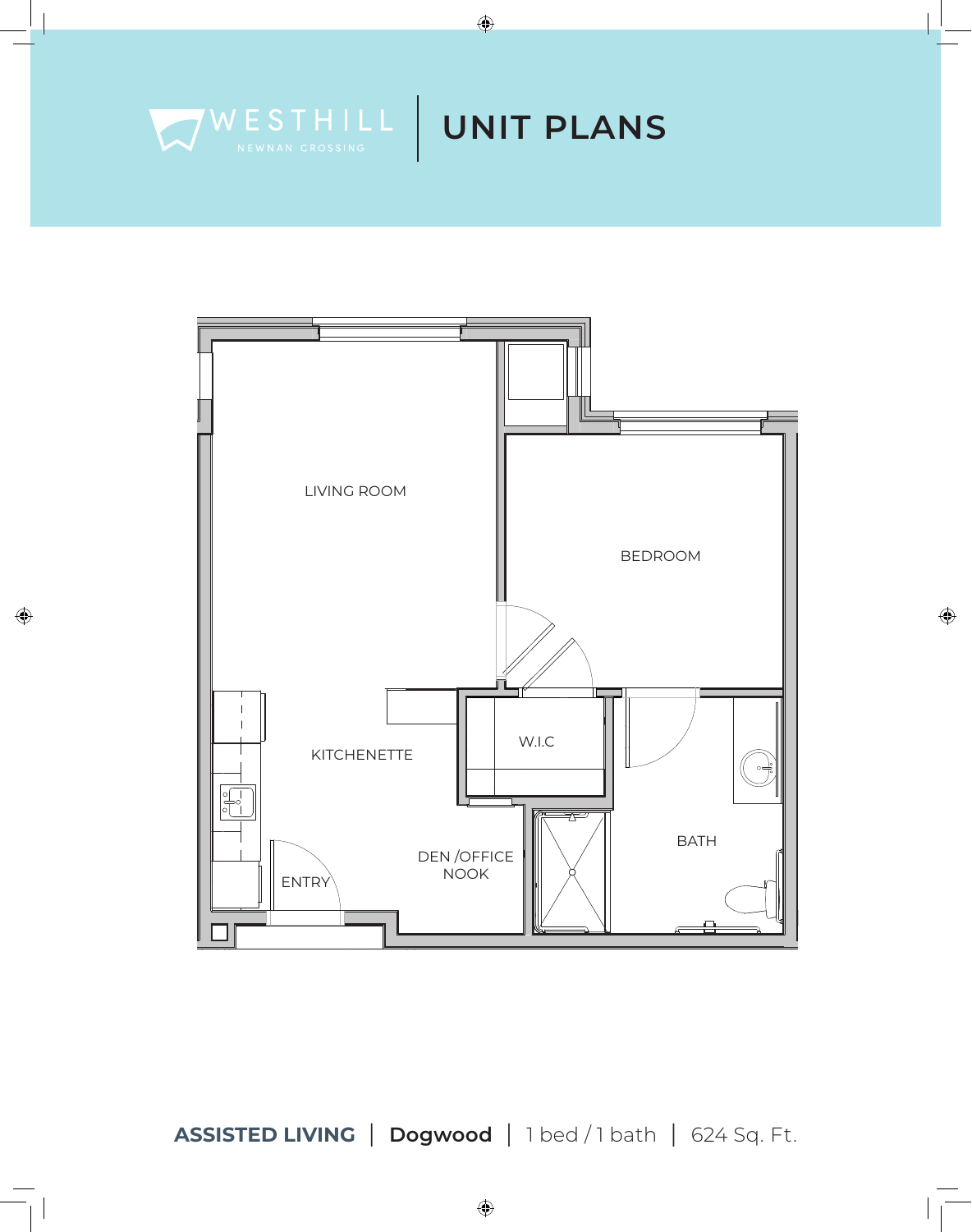![](_page_6_Picture_0.jpeg)

 $\bigoplus$ 

![](_page_6_Figure_2.jpeg)

 $\bigoplus$ 

Plan available without Balcony

ASSISTED LIVING | Palmetto | 1 bed/1 bath | 638 Sq. Ft.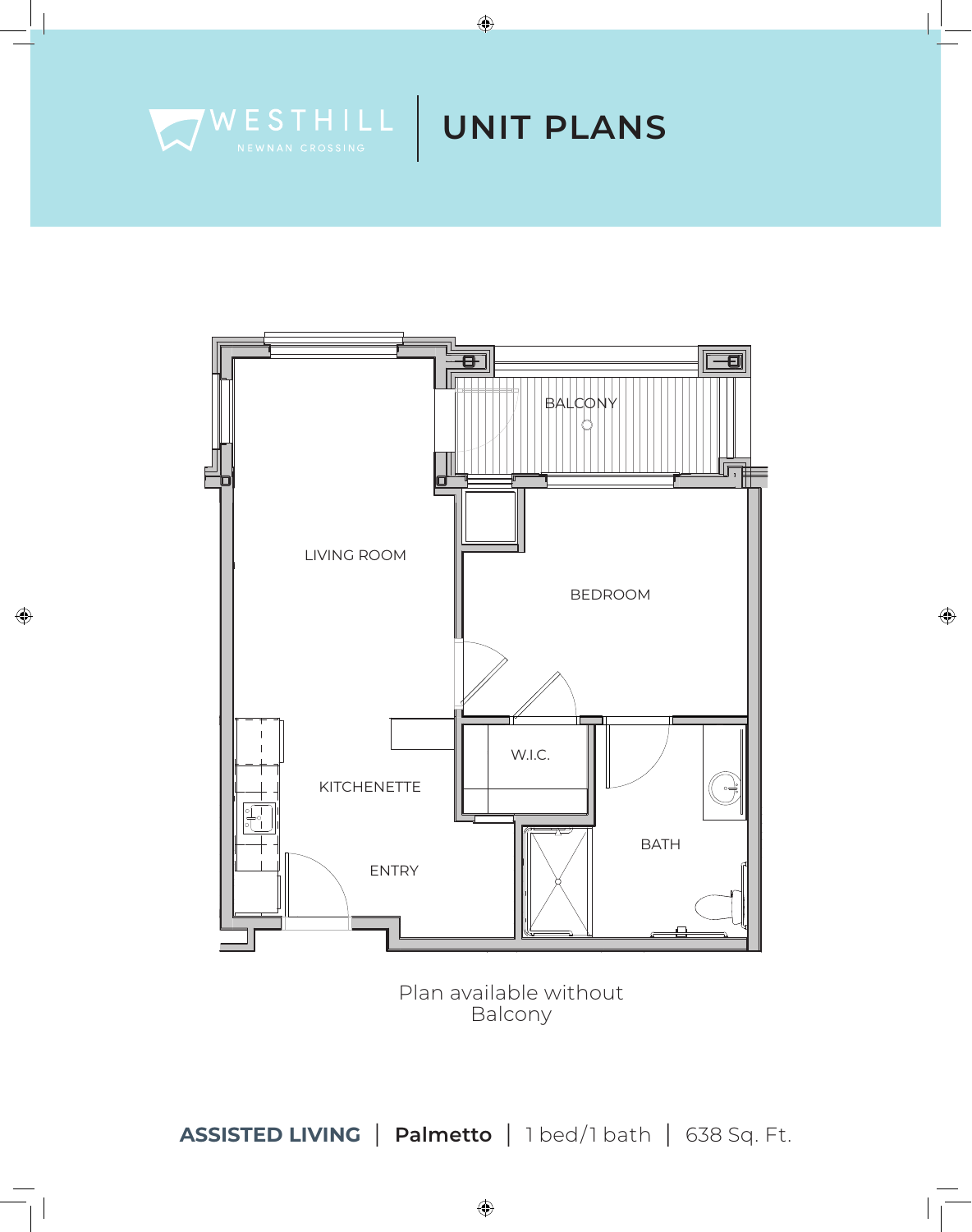![](_page_7_Picture_0.jpeg)

![](_page_7_Figure_1.jpeg)

 $\bigoplus$ 

 $\bigoplus$ 

ASSISTED LIVING | Wisteria | 2 bed/2 bath | 890 Sq. Ft.

 $\bigoplus$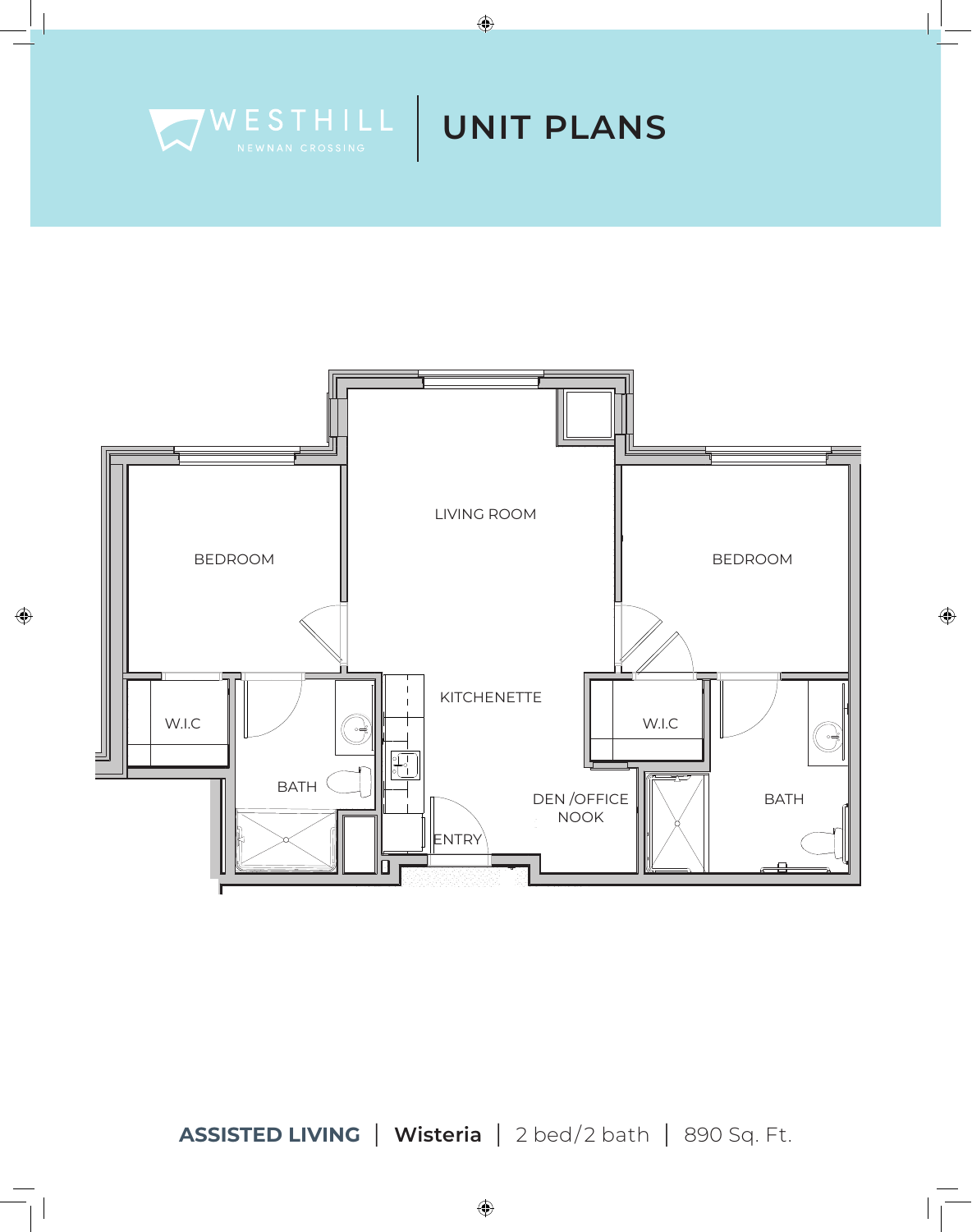![](_page_8_Picture_0.jpeg)

 $\bigoplus$ 

 $\bigoplus$ 

![](_page_8_Figure_2.jpeg)

**MEMORY CARE** | Grace | Studio A | 315 Sq. Ft.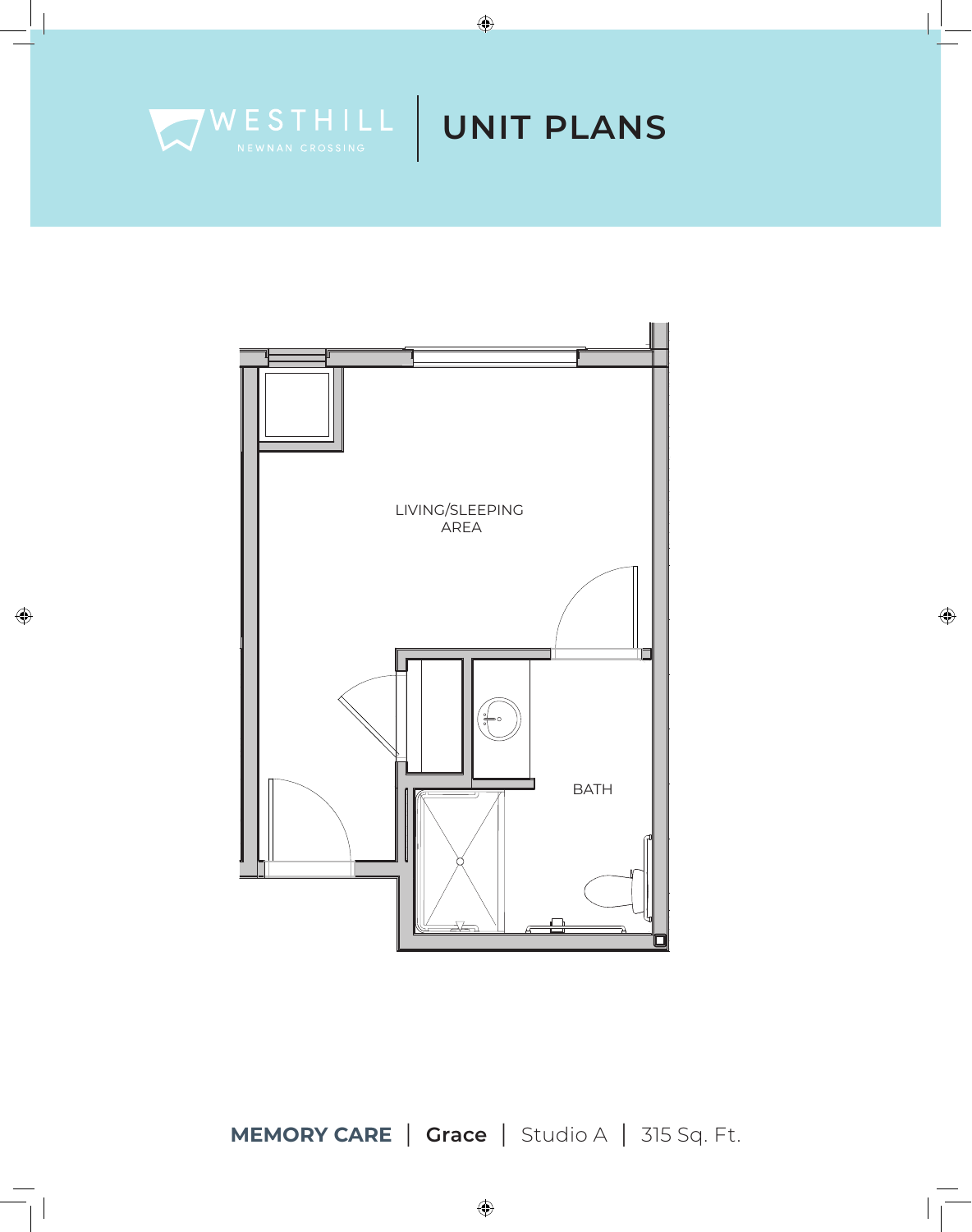![](_page_9_Picture_0.jpeg)

 $\bigoplus$ 

 $\bigoplus$ 

![](_page_9_Figure_2.jpeg)

**MEMORY CARE** | Dawn | Studio B | 364 Sq. Ft.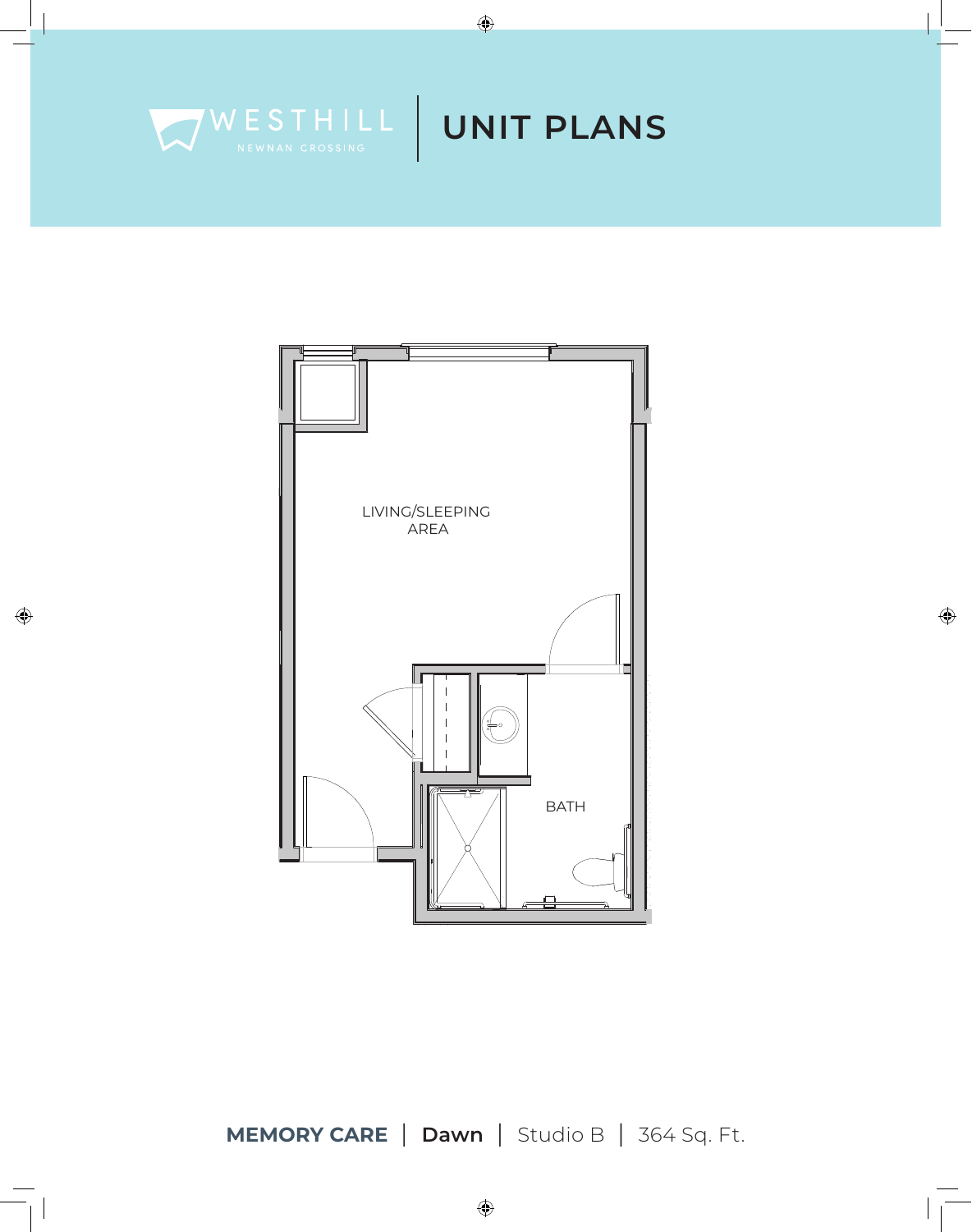![](_page_10_Picture_0.jpeg)

![](_page_10_Figure_1.jpeg)

 $\bigoplus$ 

![](_page_10_Figure_2.jpeg)

 $\bigoplus$ 

**MEMORY CARE** | Faith | Studio C | 406 Sq. Ft.